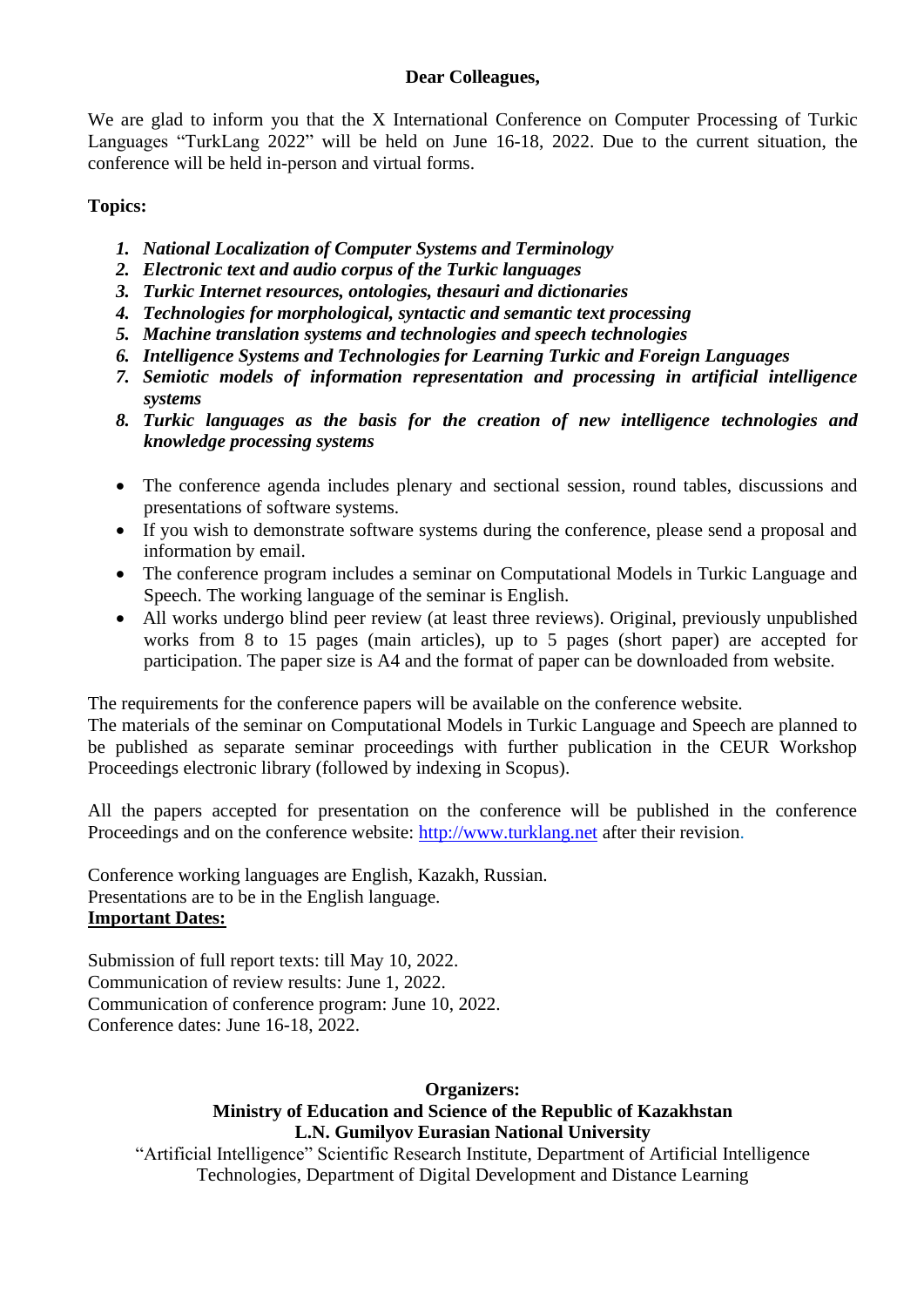## **Kazakhstan Academy of Artificial Intelligence**

**Astana International University** Higher School of Information Technology and Engineering

> **Tatarstan Academy of Sciences**  Institute of Applied Semiotics

## **Russian Association of Artificial Intelligence**

**Technical University of Istanbul (ITU)**

The Faculty of Computer Engineering and Informatics

## **Program Committee:**

- 1. Sharipbay Altynbek (Nur-Sultan, Kazakhstan) Co-chairman
- 2. Suleymanov Dzhavdet (Kazan, Tatarstan, Russia) Co-chairman
- 3. Adalı Eşref (Istanbul, Turkey) Co-chairman
- 4. Abdurakhmonova Nilufar (Tashkent, Uzbekistan)
- 5. Altenbek Gulila (Urumqi, China)
- 6. Bekmanova Gulmira (Nur-Sultan, Kazakhstan)
- 7. Gatiatullin Ayrat (Kazan, Tatarstan, Russia)
- 8. Dybo Anna (Moscow, Russia)
- 9. Yergesh Banu (Nur-Sultan, Kazakhstan)
- 10. Zheltov Valerian (Cheboksary, Chuvashiya, Russia)
- 11. Israilova Nella (Bishkek, Kyrgyzstan)
- 12. Kubedinova Lenara (Simferopol, Crimea, Russia)
- 13. Mamedova Masuma (Baku, Azerbaijan)
- 14. Mamyrbayev Orken (Almaty, Kazakhstan)
- 15. Mukanova Assel (Nur-Sultan, Kazakhstan)
- 16. Oflazer Kemal (Doha, Qatar)
- 17. Razakhova Bibigul (Nur-Sultan, Kazakhstan)
- 18. Sadykov Tashpolot (Bishkek, Kyrgyzstan)
- 19. Salchak Aelita (Kyzyl, Tuva, Russia)
- 20. Sirazitdinov Zinnur (Ufa, Bashkortostan, Russia)
- 21. Sulaimanov Muhammad Ali (Simferopol, Crimea, Russia)
- 22. Tatevosov Sergei (Moscow, Russia)
- 23. Torotoev Gavril (Yakutsk, Saha, Russia)
- 24. Tukeev Ualisher (Almaty, Kazakhstan)
- 25. Rakhimova Diana (Almaty, Kazakhstan)
- 26. Chumakaev Aleksey (Gorno-Altaysk, Altay, Russia)

#### **Paper Submission Procedure:**

Abstracts will be accepted until **May 10, 2022.**

Applications and papers should be submitted through the online system on the conference website: [http://www.turklang.net.](http://www.turklang.net/)

All the information about the conference will be posted on the conference website [http://www.turklang.net](http://www.turklang.net/)

## **Contacts:**

Yergesh Banu E-mail: [b.yergesh@gmail.com,](mailto:b.yergesh@gmail.com) phone: 8 701 178 51 67